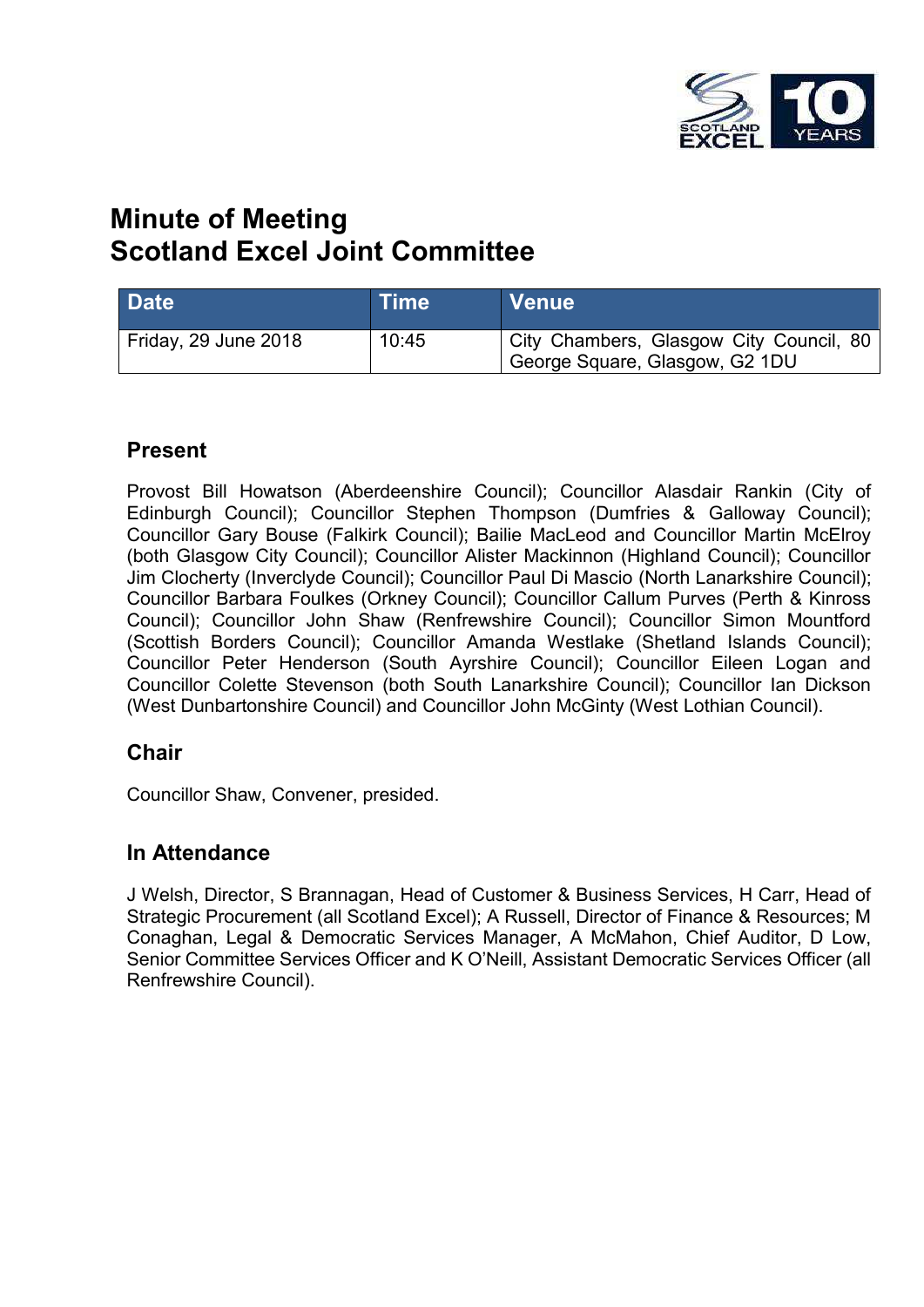### **Apologies**

Councillor Alastair Bews (Aberdeenshire Council); Councillor John Reynolds (Aberdeen City Council); Councillor Graham Hutchison (City of Edinburgh Council); Baillie Willie Sawers (Dundee City Council); Councillor Gordon Jenkins (East Ayrshire Council); Councillor John Jamieson (East Dunbartonshire Council); Councillor John McMillan (East Lothian Council); Councillor Tony Buchanan (East Renfrewshire Council); Councillor Altany Craik (Falkirk Council); Councillor Ross Vettraino (Fife Council); Councillor Matthew Reiss (Highland Council); Councillor Derek Milligan (Midlothian Council); Councillor Donald Gatt (The Moray Council); Councillor Todd Ferguson (North Ayrshire Council); and Councillor Alison Laurie (Stirling Council).

### **Declarations of Interest**

Councillor Shaw declared an interest in item 8 of the agenda – Extension of Lease and Office Extension – as he was a member of the host authority in which the offices were based. However, he considered the interest to be insignificant in terms of the Councillors' Code of Conduct and intimated that he would remain in the meeting for this item.

### **1 Minute of Joint Committee**

There was submitted the Minute of the meeting of the Joint Committee held on 8 December 2017.

**DECIDED**: That the Minute be approved.

### **2 Minutes of Executive Sub-committee**

There were submitted the Minutes of the meetings of the Executive Sub-committee held on 8 December 2017, 26 January, 23 March, 27 April and 1 June 2018.

**DECIDED**: That the Minutes be approved.

### **3 Membership of Scotland Excel Executive Sub-committee**

There was submitted a report by the Clerk relative to the membership of the Executive Sub-committee seeking approval for the appointment of members to the Executive Subcommittee for the period to June 2019.

The report indicated that the Procedural Standing Orders provided that the Executive Sub-committee should comprise a maximum of 13 members including the Convener and Vice Convener of the Joint Committee. Where possible the membership of the Executive Sub-committee should reflect the geographic diversity of the constituent authorities.

#### **DECIDED**:

(a) That it be agreed that the Executive Sub-committee continue to comprise of elected members from Renfrew Council (Convener), North Lanarkshire Council (Vice Convener), Aberdeenshire Council, Angus Council, City of Edinburgh Council,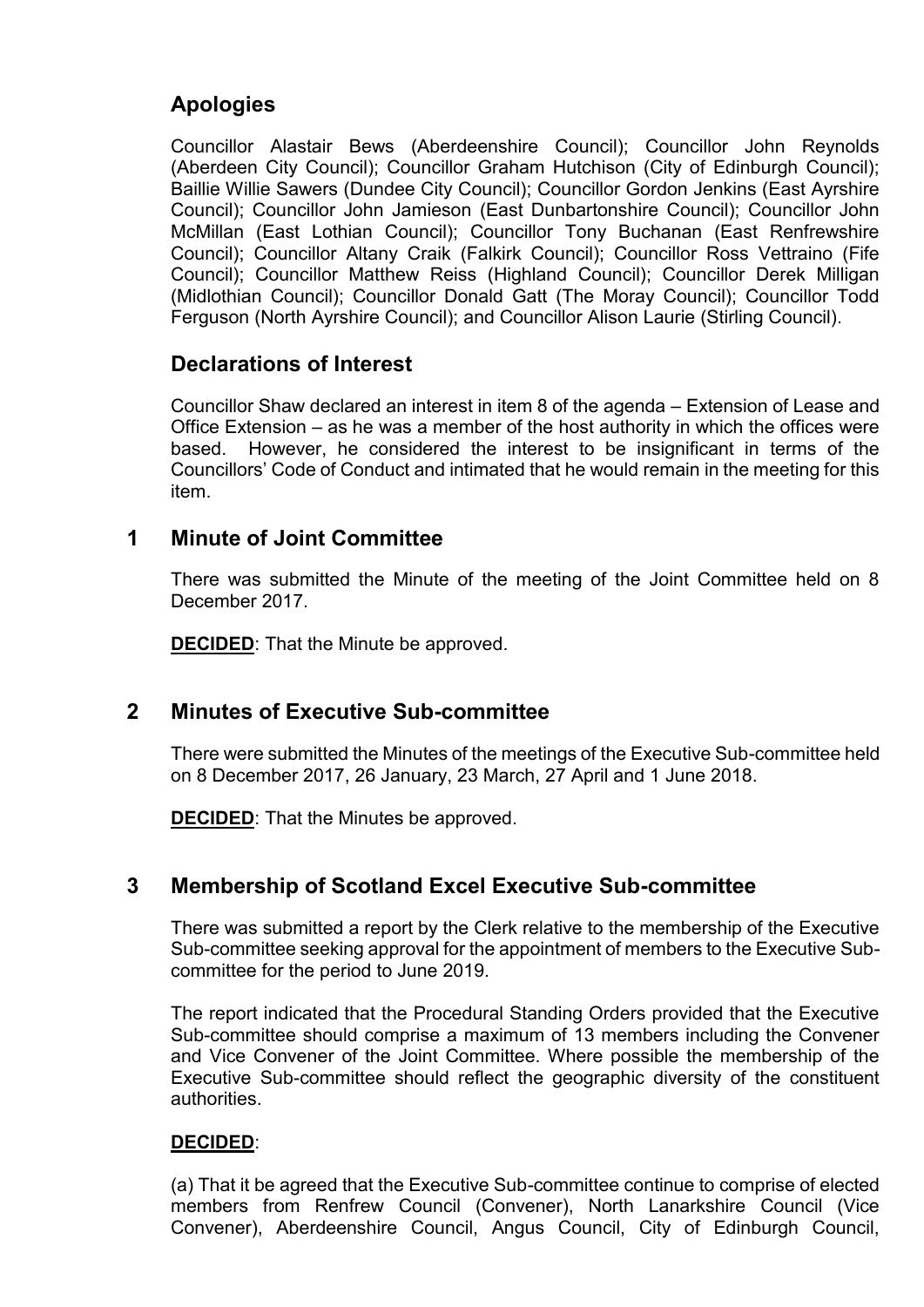Comhairle nan Eilean Siar, Dumfries and Galloway Council, Fife Council, Glasgow City Council, Highland Council, North Ayrshire Council, Shetland Islands Council and South Lanarkshire Council; and

(b) That membership of the Executive Sub-committee be next reviewed at the meeting of the Joint Committee to be held in June 2019.

### **4 Scotland Excel Unaudited Annual Accounts 2017/18**

There was submitted a report by the Treasurer relative to the unaudited annual accounts for the Joint Committee for 2017/18 which were attached to the report.

The report intimated that the accounts for the year ended 31 March 2018 had been completed and forwarded to Audit Scotland for audit. The accounts showed a surplus for the year of £273,059 against a budgeted deficit of £166,000, returning an underspend of £439,059. Excluding project expenditure and income the Joint Committee returned a deficit of £76,266 compared to a budgeted deficit of £166,000, returning an underspend of £89,734.

In accordance with the Local Authority Accounts (Scotland) Regulations 2014 the unaudited accounts had only been signed by the Treasurer as Proper Officer. The audited accounts would be signed by the Convener, the Director of Scotland Excel and the Treasurer in accordance with the regulations.

**DECIDED**: That the unaudited annual accounts for the year ended 31 March 2018 be noted and that the accounts be further presented to the Executive Sub-committee on completion of the audit.

### **Sederunt**

Councillor Bouse entered the meeting prior to consideration to the following item of business.

### **5a Internal Audit Reporting Arrangements**

There was submitted a report by the Chief Auditor, Renfrewshire Council relative to internal audit reporting arrangements.

The report intimated that Audit Scotland in their report to members on the annual audit for 2016/17 identified that "internal audit reports were not provided to members of the Joint Committee". This had presented the Chief Auditor with an opportunity to review and formalise the internal audit reporting arrangements for the Joint Committee.

It was noted that in line with the Public Sector Internal Audit Standards, Internal Audit must communicate the results of each engagement to the Joint Committee. The report outlined the details and outcomes of the Chief Auditor's considerations in relation to the Joint Committee reporting arrangements for completed audit engagements and followup work.

**DECIDED:** That the reporting arrangements put in place to communicate the results of internal audit work to the Joint Committee be noted.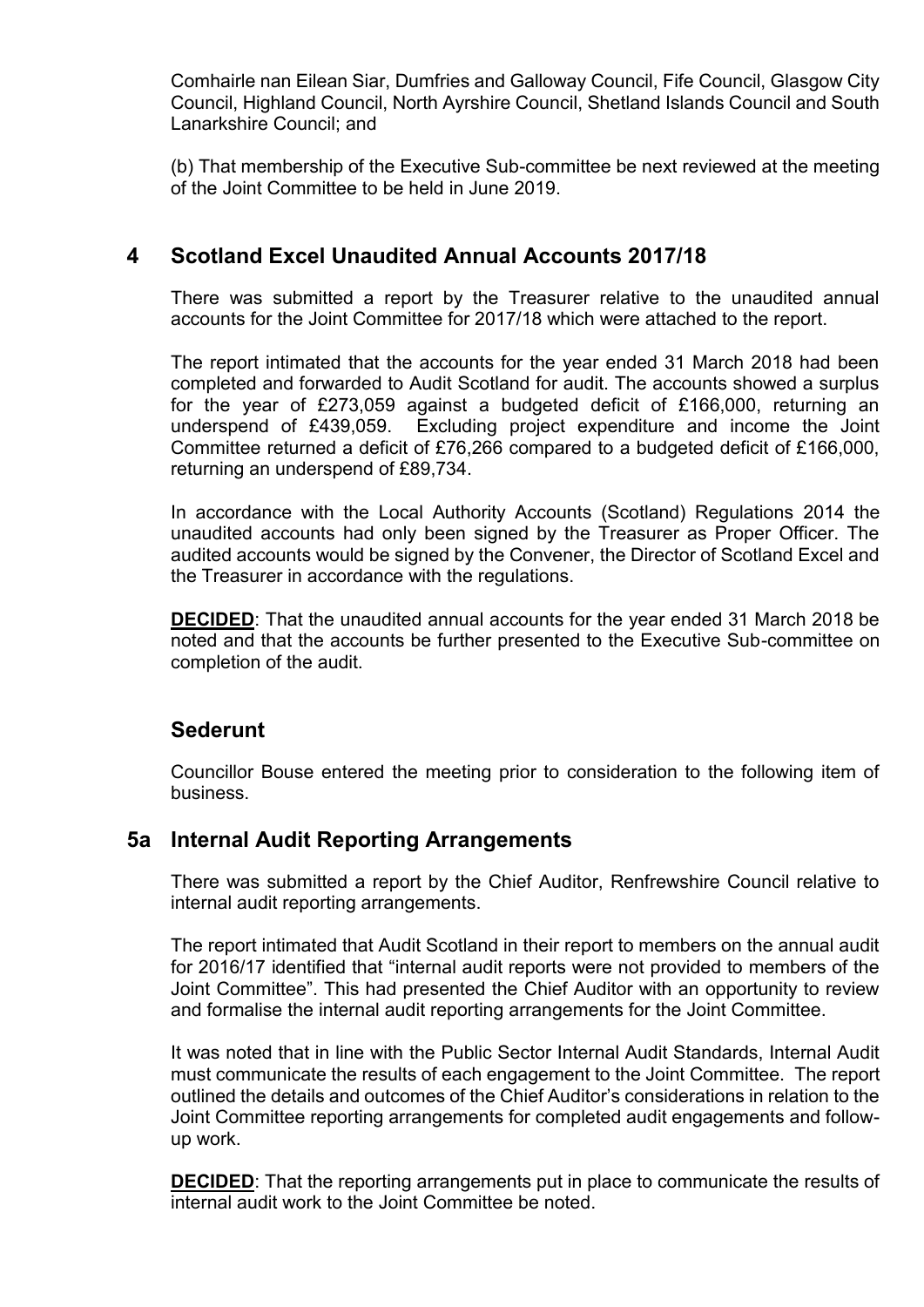### **Sederunt**

Councillor McElroy entered the meeting prior to consideration to the following item of business.

### **5b Internal Audit Report Summary - Contract Management (Tendering)**

There was submitted a report by the Chief Auditor, Renfrewshire Council relative to the Internal Audit report summary on the arrangements in place for tendering.

The report intimated that in line with the Public Sector Internal Audit Standards, Internal Audit must communicate the results of each engagement to the Joint Committee. Internal Audit had undertaken a review of the arrangements in place for tendering and the report provided a summary of the work undertaken, the audit findings and the action being taken by management to address the recommendations made. The appendix to the report provided a summary of the overall assurance rating for the engagement and the number of recommendations in each category and the committee summary for the engagement.

It was proposed that future reports should contain greater detail relative to risk reporting. The Convener proposed that he discuss the issues raised with the Chief Auditor, Renfrewshire Council. This was agreed.

#### **DECIDED**:

(a) That the Internal Audit report summary for the review of Contract Management (Tendering) be noted; and

(b) That the Convener discuss the issues raised during consideration of this item with the Chief Auditor, Renfrewshire Council.

### **5c Internal Audit Annual Report 2017/18**

There was submitted a report by the Chief Auditor, Renfrewshire Council relative to the Internal Audit annual report on Scotland Excel 2017/18. The report intimated that the public sector internal audit standards required that the Chief Auditor prepare an annual report on the internal audit activity's purpose, authority and responsibility as well as performance relative to its plan. The report must also provide an audit opinion on the overall adequacy and effectiveness of the internal control environment of the audited body.

The annual report for the Joint Committee was attached as an appendix to the report and outlined the role of internal audit, the performance of the internal audit team and the main findings from the internal audit work undertaken in 2017/18 and contained an audit assurance statement.

**DECIDED**: That the Internal Audit annual report for 2017/18 be noted.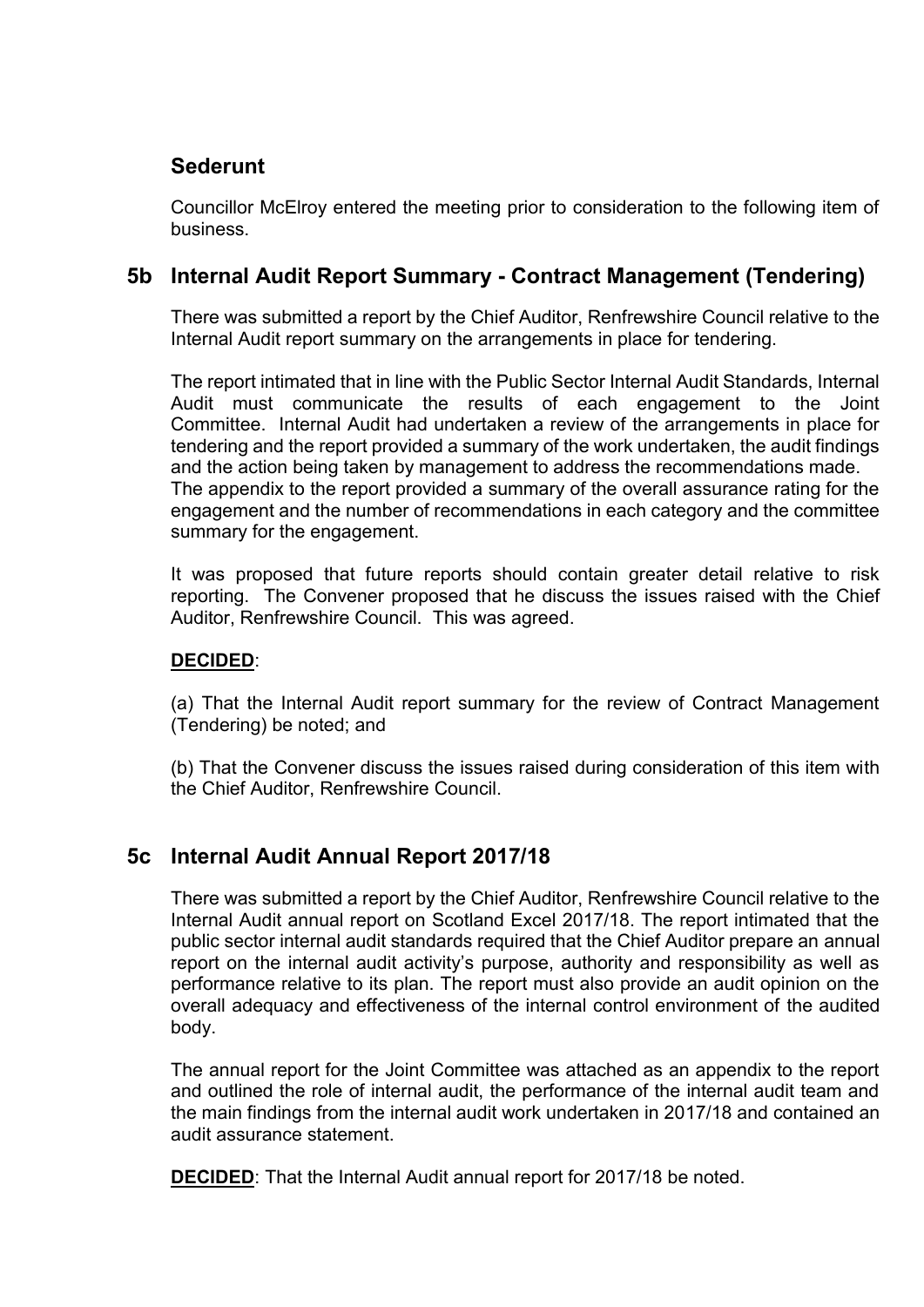### **6 Funding Model Review**

There was submitted a report by Director of Scotland Excel relative to potential future funding models for Scotland Excel. The report provided further details on the previously reported operating deficit and the continuation of vital care services.

The report intimated that Scotland Excel continued to seek operational savings to manage its financial position flexibly in order to maintain its aim of minimising the level of requisition required and to develop value propositions for member authorities to ensure that best value was achieved.

In addition to the operational deficit outlined to the Joint Committee at its meeting held on 8 December 2017, there were other areas where ongoing funding gaps existed, the main area of concern was within the Scotland Excel Care portfolio. The report provided further information on the gaps within care and the options explored to diversify its funding base.

Potential funding opportunities in relation to consultancy services; new build housing; learning and development; rebates; and associate membership expansion had been identified by Scotland Excel and a short summary on their background, financial scale and opportunity analysis was detailed in section 3 of the report.

A summary of the total funding gap including the operating deficit, assuming a 2% pay award in each year, and care services was detailed in table 6 of the report. Options had been identified to address the deficit faced by Scotland Excel over the coming fiscal periods and these were detailed in section 4 of the report.

Scotland Excel had taken an ambitious and prudent approach to securing the financial sustainability of the organisation over the next five years. It anticipated that in the same period, the organisation would see its contract portfolio value rise from the current £1 billion to circa £2.5 billion which in turn would deliver further value and savings to members. The organisation would also deliver a number of key services to members in order to support councils' wider ambitions and continue to be its partner of choice.

#### **DECIDED**:

(a) That the proposed hybrid approach, as outlined in option C of section 4 of the report, be approved to meet the deficit whereby the funding opportunity projects detailed in section 3 of the report are progressed by Scotland Excel in addition to potential flexible use of reserves and potential requisitions increases;

(b) That it be agreed that the Care Home for Older People project continue to be directly funded from the participating councils;

(c) That it be agreed that Scotland Excel officers continue to work with the Treasurer to identify methods to address the short to mid-term deficit; and

(d) That it be noted that an update would be submitted to the next meeting of the Joint Committee to be held on 7 December 2018 along with the annual Revenue Estimates. The paper would provide an update on the steps taken and any further steps required to ensure ongoing financial sustainability.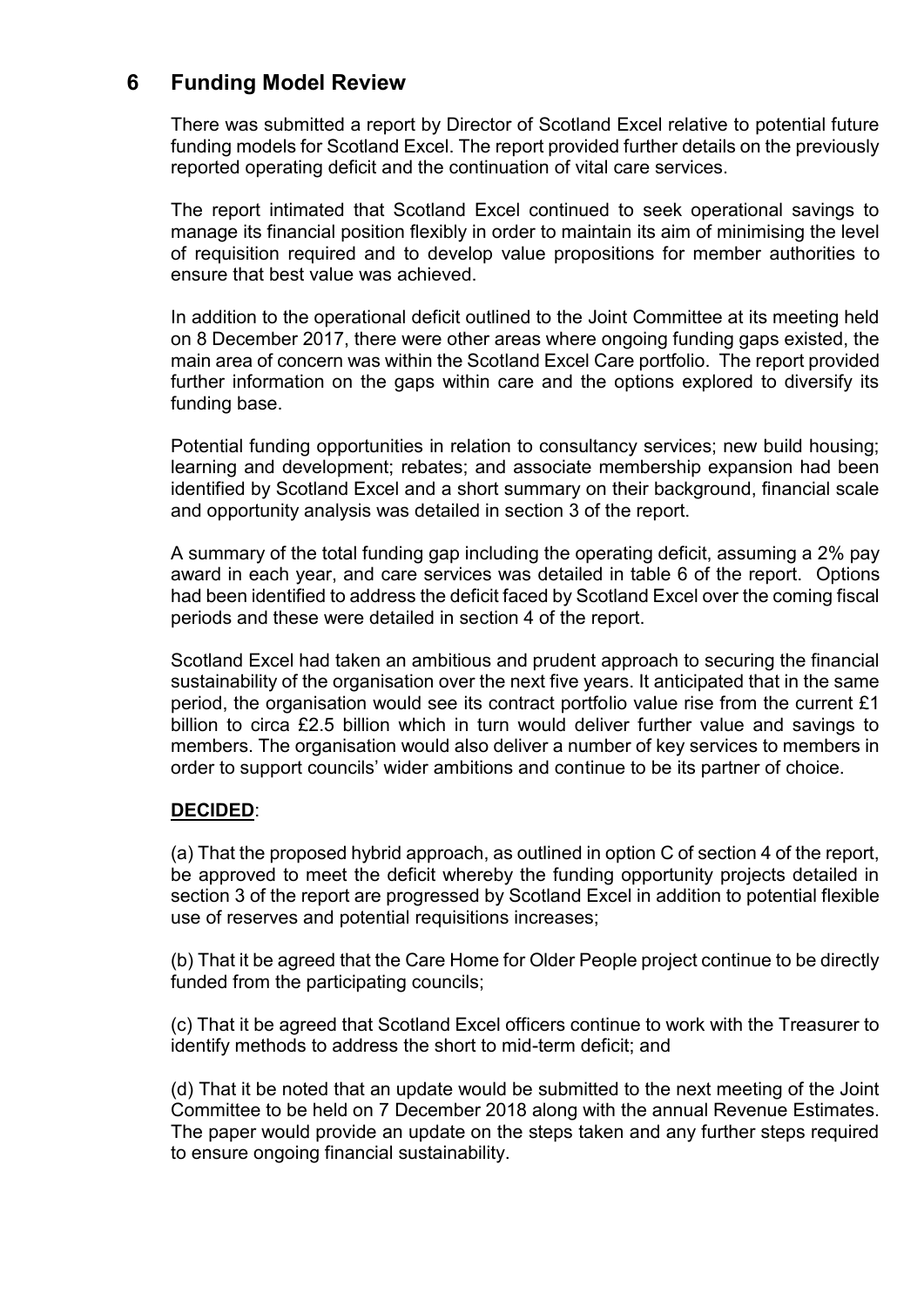### **7 Review of Governance Structure of Scotland Excel**

Under reference to item 4 of the Minute of the meeting of this Joint Committee held on 8 December 2017 there was submitted a report by the Director of Scotland Excel relative to options on the future governance structure of Scotland Excel.

The report intimated that the purpose of the review was to consider possible governance options and identify the most appropriate governance structure for generating sustainable future revenue streams to support new service development and minimise potential increases to member requisitions. As part of the review a number of scenarios had been tested and these were detailed in section 2 and Appendix 1 of the report.

The Executive Sub-committee and the Chief Executive Officers Management Group had been consulted and were of the view that, whilst none of the options should be ruled out without due consideration, the powers within the existing model should only be amended to address limitations that were adversely impacting on the efficient operation of Scotland Excel. Both also indicated that any changes should not dilute the focus of Scotland Excel's core activities and were of the opinion that option 1 and option 2 would, in principle, be more acceptable and would be more readily implemented.

It was noted that the current model met the substantial majority of the scenarios tested and the recommended option was option 1, to maintain the current governance model. In reaching this conclusion it had been determined that the current Scheme of Delegations should be updated to correct some minor anomalies and these were outlined in Appendix 2 to the report. The amended Scheme of Delegations formed Appendix 3 to the report.

#### **DECIDED**:

(a) That the recommendation to maintain the current Joint Committee structure with an updated Scheme of Delegation as detailed at Appendix 3 be approved; and

(b) That it be noted that Scotland Excel would continue to review governance as necessary to ensure it was fit for purpose.

### **8 Extension of Lease and Office Expansion**

Under reference to item 5 of the Minute of the meeting of this Joint Committee held on 8 December 2017 there was submitted a report by the Director of Scotland Excel relative to the proposal to extend the lease for office accommodation and also to increase the space being provided to Scotland Excel by Renfrewshire Council.

The report intimated that at the meeting of the Joint Committee held on 8 December 2017 it had been agreed that the lease be extended for a period of one year to February 2019 to allow Scotland Excel to consider options and prepare recommendations for the Joint Committee.

The existing office space had been optimised to provide the maximum number of desks for staff and agile working, including hot-desking, had been implemented. However, the need for additional space had become more critical.

Scotland Excel had been in discussion with colleagues at Renfrewshire Council to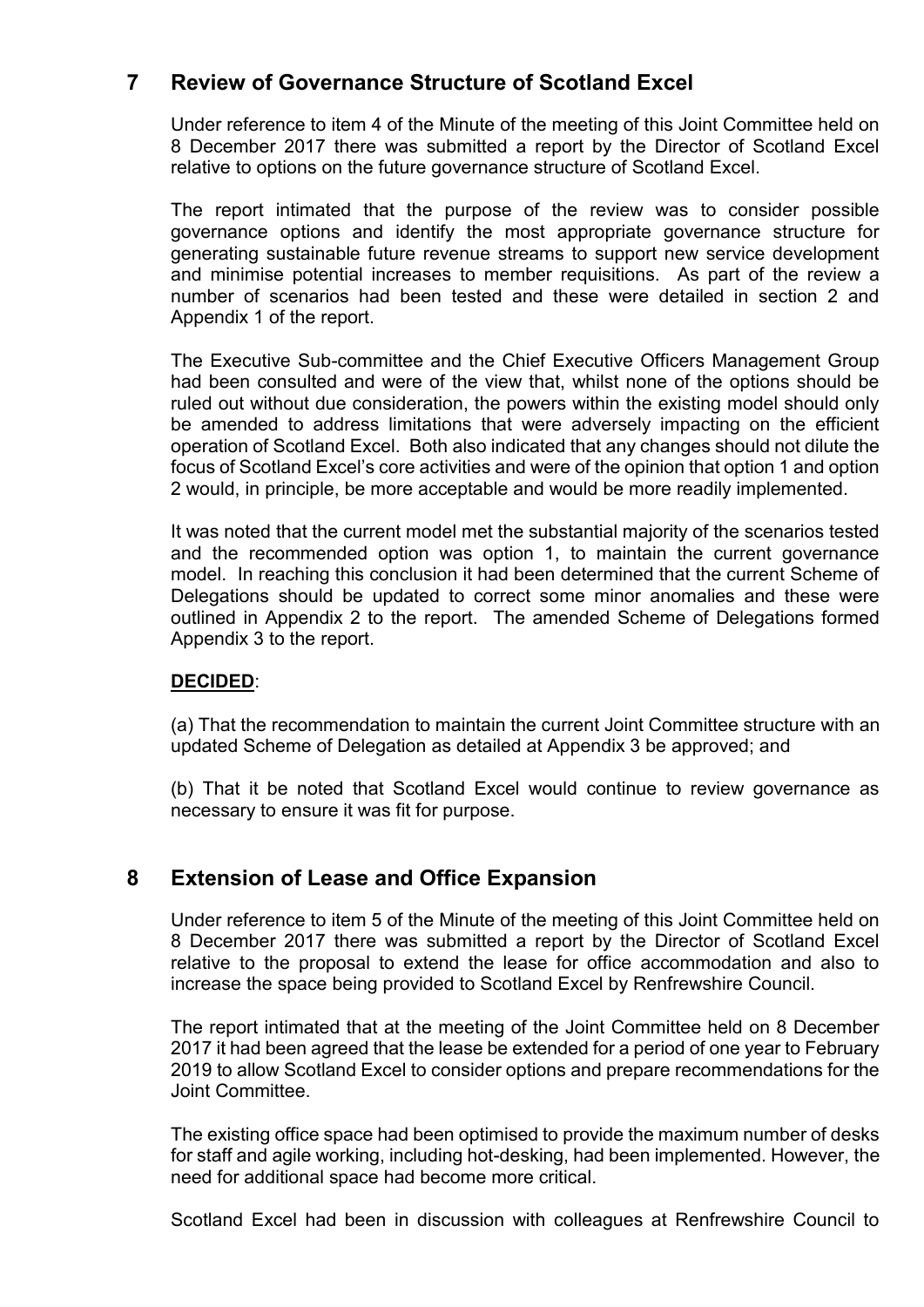explore options and costs for potential expansion within Renfrewshire House and had commissioned GVA, a leading real estate advisory company with experience in the public sector to, explore alternative accommodation. Details of the options appraisal of alternative accommodation from GVA were outlined in section 4 of the report. Based on the GVA report and Scotland Excel analysis, Scotland Excel had worked with colleagues within Renfrewshire Council to explore options for extending the current one-year lease and expanding its footprint within Renfrewshire House and details were outlined in section 4 of the report.

Section 5 of the report detailed the cost of extending the current one-year lease in Renfrewshire House to five-years. It was noted that the office expansion should be fully funded from income generate from projects and that the expansion should not place an additional financial burden on the core services or core requisition paid by members.

**DECIDED**: That the signing of a new five-year lease incorporating a three-year breakpoint and the plans for future office expansion be approved.

### **9 Additional Drawdown of Reserves 2018/19**

There was submitted a report by the Director of Scotland Excel relative to an additional drawdown of reserves in 2018/19.

The report intimated that within the financial statements for 2017/18, an underspend of £90,030 had been reported for the period. The Director of Scotland Excel advised that the correct figure was £89,734.

In addition to the drawdown of reserves approved by Joint Committee at meetings held on 30 June and 8 December 2017, the report sought the allocation of the remaining underspend to the 2018/19 budget to an additional phase of furniture replacement.

**DECIDED:** That the drawdown of the remaining £20,000 from reserves to fund the project detailed in the report be approved.

### **10 Care Home Services for Older People**

There was submitted a report by the Director of Scotland Excel relative to care home services for older people including details on the planned transition of operational management responsibility for the National Care Home Contract (NCHC) from the Convention of Scottish Local Authorities (CoSLA) to Scotland Excel.

The report intimated that in Scotland care home provision was delivered by more than 300 providers across more than 800 care homes for older people. Councils across Scotland spent £492 million on these services with 59% of this expenditure, £291 million, distributed across 20 providers.

The NCHC was a model set of terms that detailed the service specification and payment mechanisms for councils when purchasing care home care. Councils contract individually with care homes using the NCHC model set of terms and monitored services delivered to the individual as part of their statutory responsibilities.

CoSLA, supported by Scotland Excel, negotiated a national rate for nursing and residential care with provider representatives annually. Given the significant expenditure incurred in this critical sector and the market share held by a small number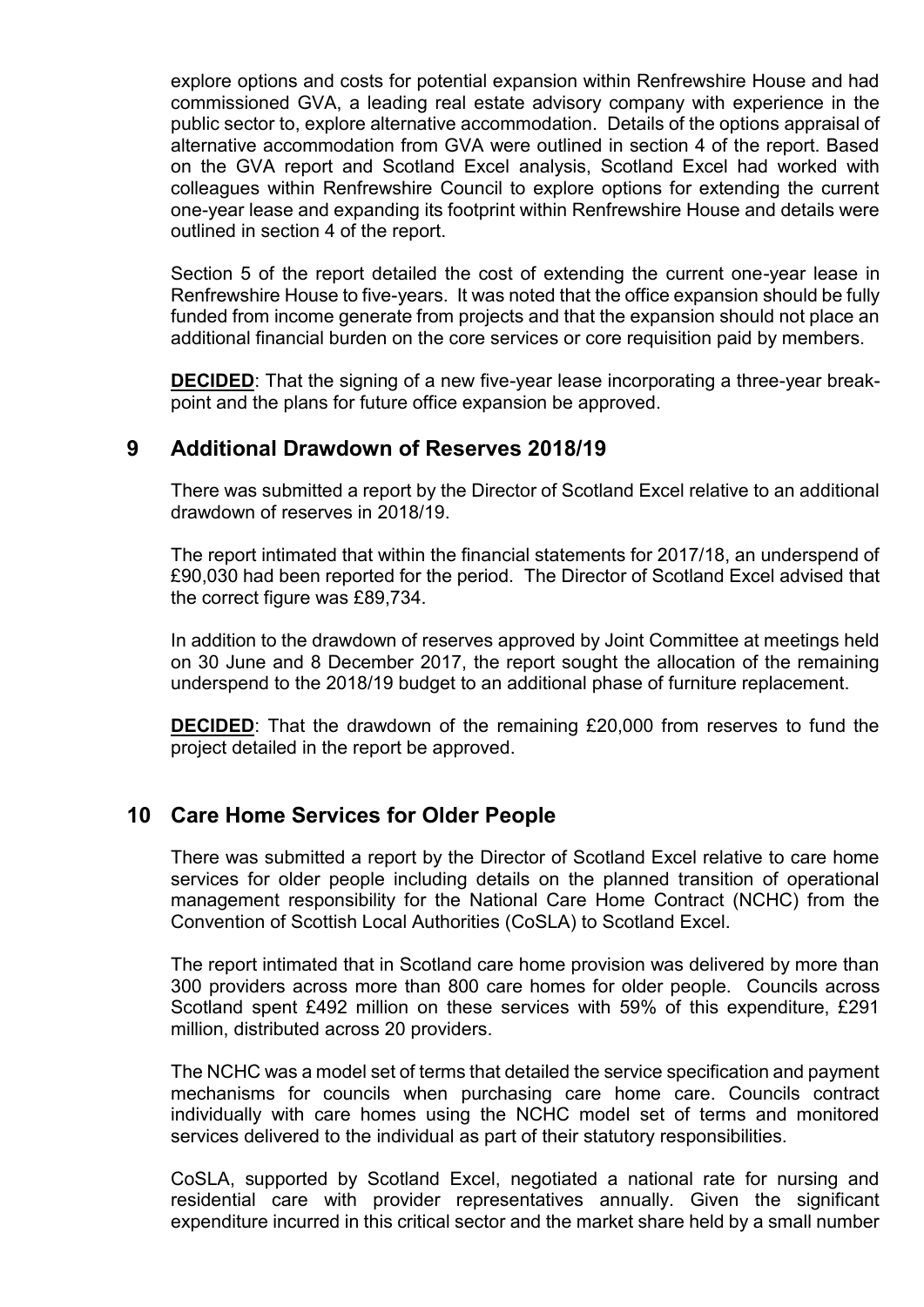of providers operating across Scotland, 28 councils were currently funding Scotland Excel until March 2020 to progress three work streams, cost of care calculator; market intelligence, particularly around financial health; and sourcing strategy. The report detailed the progress across all workstreams.

With the development of the cost of care calculator, the need for an annual political negotiation had been removed, with the calculator mechanism for future rate setting. On this basis, Scotland Excel and CoSLA had agreed that the future operational management of the NCHC should be transitioned to Scotland Excel. The transition of responsibilities would take effect in advance of the award of contract for the 2019/20 financial year.

**DECIDED**: That the update on activities associated with care home services for older people, in particular the transition of operational management of the NCHC to Scotland Excel, be noted.

### **Sederunt**

Councillor Foulkes and Councillor Westlake left the meeting during discussion of the following item of business.

### **11 Proposed Contract Rebate/Supplier Levy Strategy**

There was submitted a report by the Director of Scotland Excel relative to the proposed contract rebates/supplier levy strategy and setting out an approach that Scotland Excel would adopt to embed rebate/supplier levy additions into appropriate contracts.

The report intimated that to date, Scotland Excel had relied almost exclusively on member requisitions to cover operating costs. The funding update provided summarised the current financial position and five-year projection for Scotland Excel. Within this, options to generate additional income were outlined, including the incorporation of volume rebates into appropriate contracts and current projections were that this could generate approximately £800,000 by 2023/24.

Despite the differences in approach, both methodologies could potentially derive additional income from contract expenditure. For volume rebates, a special condition was added to a contract where a defined percentage of the contract spend was paid by the supplier to the contracting authority. For supplier levy, a defined percentage was added to supplier invoices and as such paid by the buyer at the point of call-off.

It was noted that a key advantage of levies over rebates was that there was less of a time interval between contract call-off and recovery of the monies earned and that a key challenge when either was being considered was overcoming the risk that incorporating a rebate or a levy could adversely affect pricing on the contract. However, market analysis would suggest that if the level was maintained below around 0.75%, there was less of a likelihood of an adverse price variance.

It was anticipated that not all contract arrangements would lend themselves to incorporating rebates or levies. At contract strategy development, the inclusion of rebates would be considered on the basis of the nature of the contract, the goods or service provided, the market conditions and the anticipated supply base. Agreed outcomes would then become an integral part of the contract strategy, which would be subject to the normal level of review and consultation with the User Intelligence Group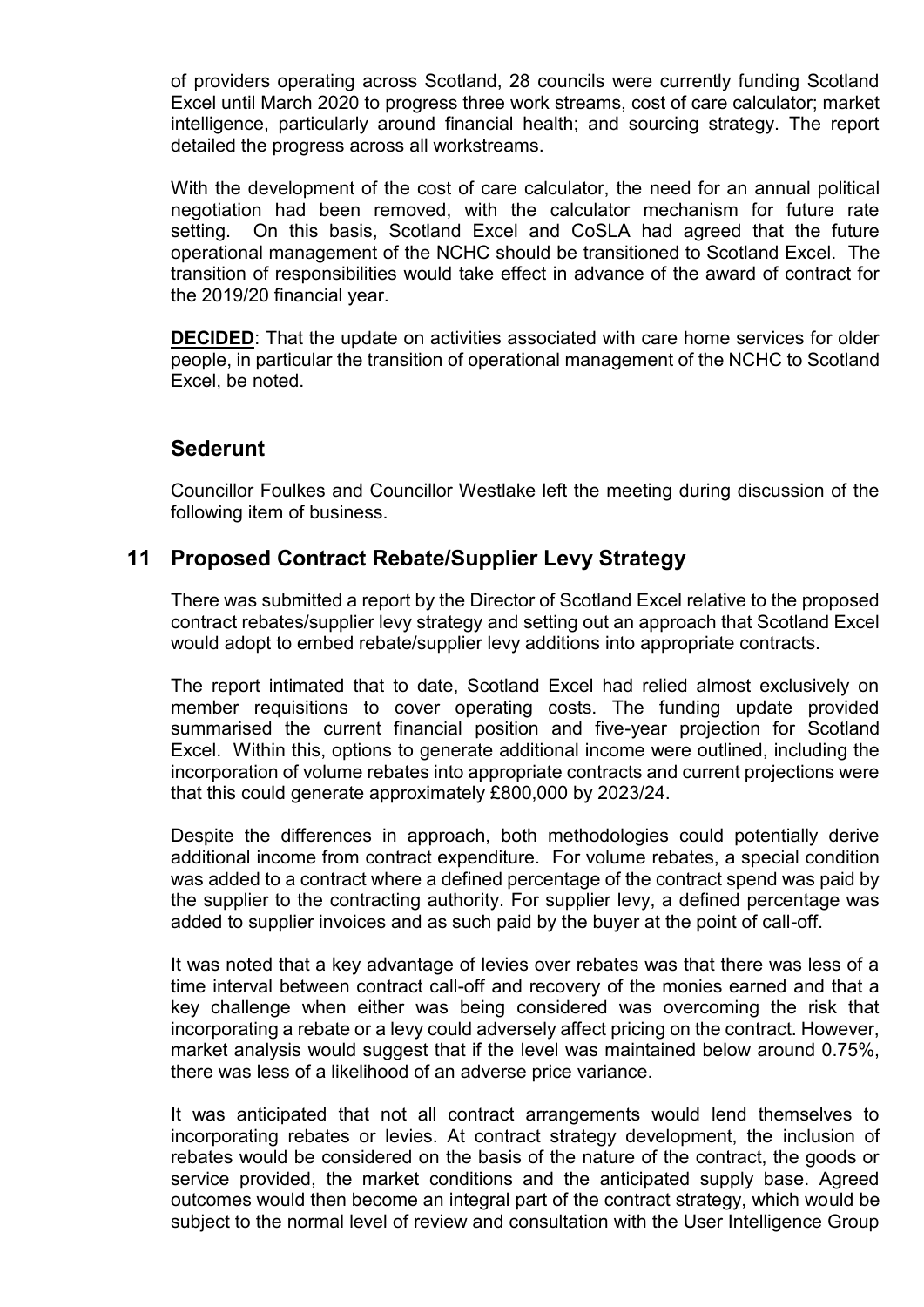(UIG), and subsequently embedded into the tender documents. At the point of contract award, the rebate inclusion would become part of the terms and conditions of contract, and as such delivery would become a contractual commitment.

Some category activity within the current contract portfolio covered market segments in which the use of rebates was commonplace. The current contract for electrical and plumbing materials had generated an annual rebate in excess of £200,000 and this had been distributed to councils. The report proposed that any additional rebates generated would be held by Scotland Excel to support current and anticipated financial constraints, and to suppress the need to increase member requisitions for future development activity.

It was not intended that a rebate provision would be included within social care contracts and development of the social care contract offering was likely to be supported by rebates generated for other contract areas.

It was anticipated that further development and expansion of the scope of rebate inclusion across the portfolio provided support to enable the organisation to establish a sustainable financial position.

**DECIDED**: That the approach summarised for the inclusion of a rebate or supplier levy mechanism across appropriate areas of the contract portfolio be endorsed.

### **12 Operating Plan Update 2017/18**

There was submitted a report by the Director of Scotland Excel relative to the progress made against operating plan activities during 2017/18.

The report intimated that in June 2015 the Joint Committee approved a new three-year corporate strategy and rolling annual operating plan. Quarterly reports were being produced to track Scotland Excel's performance against operating plan activities and these reports summarised the progress made against the key priorities identified each year using a 'traffic light' symbol which provided a quick guide to the status of each action. Appendix 1 to the report provided the year-end update report on progress undertaken and updates on ten key performance indicators (KPIs) included within the plan.

The report highlighted that progress reports would be produced at the end of each quarter and submitted to the Executive Sub-committee at their next scheduled meeting. Half yearly and annual reports would also be submitted to future meetings of the Joint Committee.

**DECIDED:** That Scotland Excel's performance in the delivery of the operating plan 2017/18 be noted.

### **13 Corporate Strategy 2018/23 and Operating Plan 2017/18**

There was submitted a report by the Director of Scotland Excel relative to the development of a new corporate strategy 2018/23 and operating plan 2018/19, copies of which were appended to the report.

The report intimated that the new corporate strategy built on the progress made by Scotland Excel over the past three years and had been developed in close consultation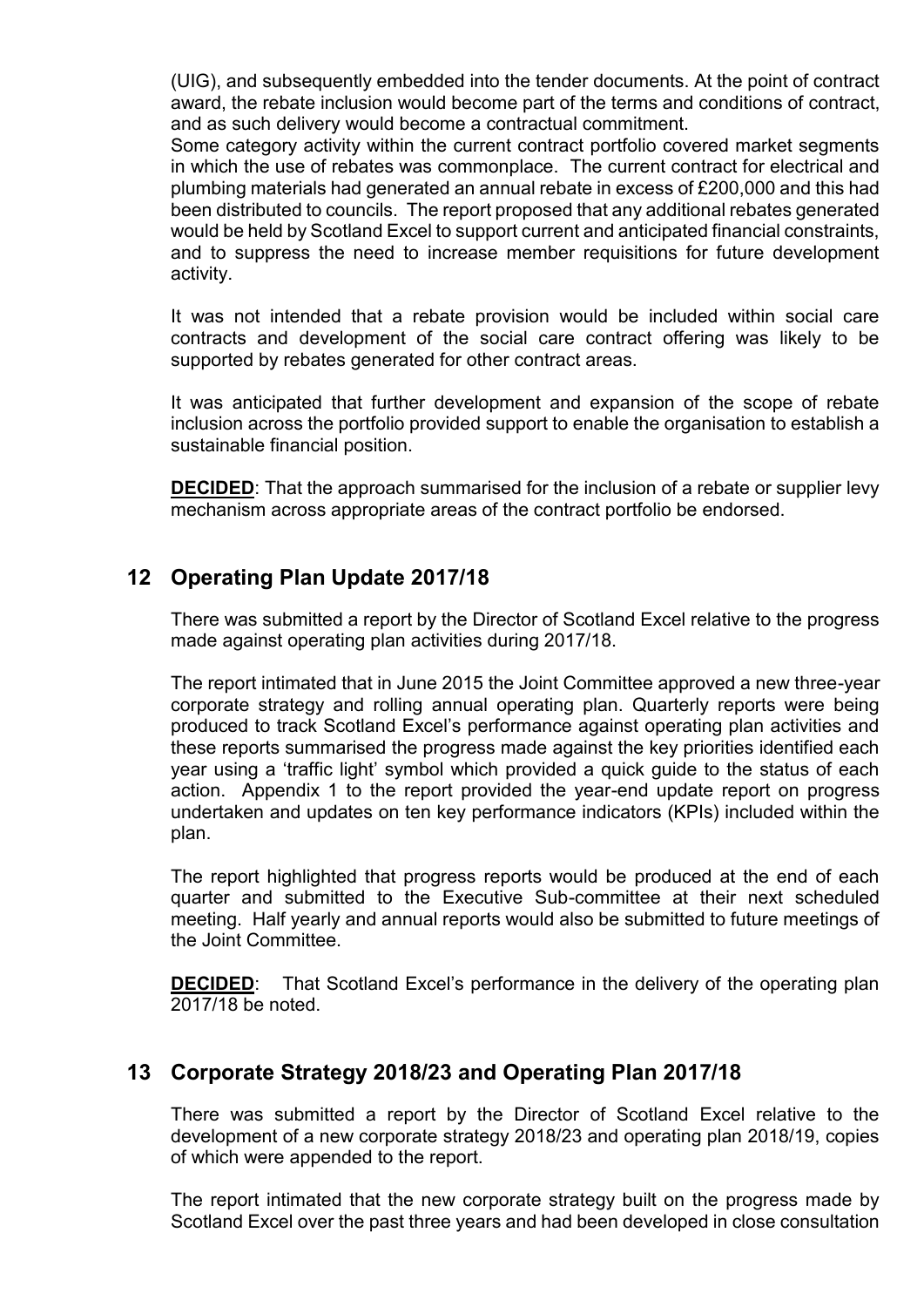with local authority stakeholders and Scotland Excel staff. It aligned with the challenges facing local government and the wider public sector, responded to procurement and commercial requirements of members, and recognised Scotland Excel's need to secure sustainable funding and growth.

The four business goals which informed Scotland Excel's strategic direction had been updated to reflect the experience and influence gained and these were detailed in the report. The strategy now covered a five-year period to support a longer-term view of the organisation's future and would be reviewed at the end of year three and updated, if required. This year's operating plan set out an ambitious agenda which would lay the foundations for delivering the aims of the strategy over the next five years.

Progress reports would be produced quarterly and half-yearly and annual reports would be submitted to meetings of the Joint Committee with reports for the interim quarters submitted to the Executive Sub-committee. Reports would also track performance against strategy outcomes using fourteen key performance indicators currently being finalised.

It was noted that the title of the report should read Corporate Strategy 2018/23 and Operating Plan 2018/19 and not Corporate Strategy 2018/23 and Operating Plan 2017/18 as stated; further that in relation to the corporate strategy, the figure referred to in paragraph 2 of page 204 of the report should read £750,000 and not £750m as stated.

#### **DECIDED**:

(a) That it be noted that the title of the report should read Corporate Strategy 2018/23 and Operating Plan 2018/19 and not Corporate Strategy 2018/23 and Operating Plan 2017/8 as stated;

(b) That in relation to the corporate strategy, the figure referred to in paragraph 2 of page 204 of the report should read £750,000 and not £750m as stated; and

(c) That the proposed Corporate Strategy 2018/23 and Operating Plan 2018/19, as amended, be approved.

### **14 Annual Procurement Report**

There was submitted a report by the Director of Scotland Excel relative to Scotland Excel's first annual procurement report, a copy of which was appended to the report.

The report intimated that where a public organisation was required to prepare a procurement strategy or review an existing one, it must also publish an annual procurement report. The Procurement Reform (Scotland) Act 2014 set out what, as a minimum, each annual procurement report must contain. Annual procurement reports must be published as soon as reasonably practicable after the end of the financial year and should be relevant and proportionate; provide transparency of purchasing activities; and address all matters contained in the organisations procurement strategy.

Scottish Ministers would produce an Annual Report on Procurement in Scotland based on information contained in the annual procurement reports from public organisations.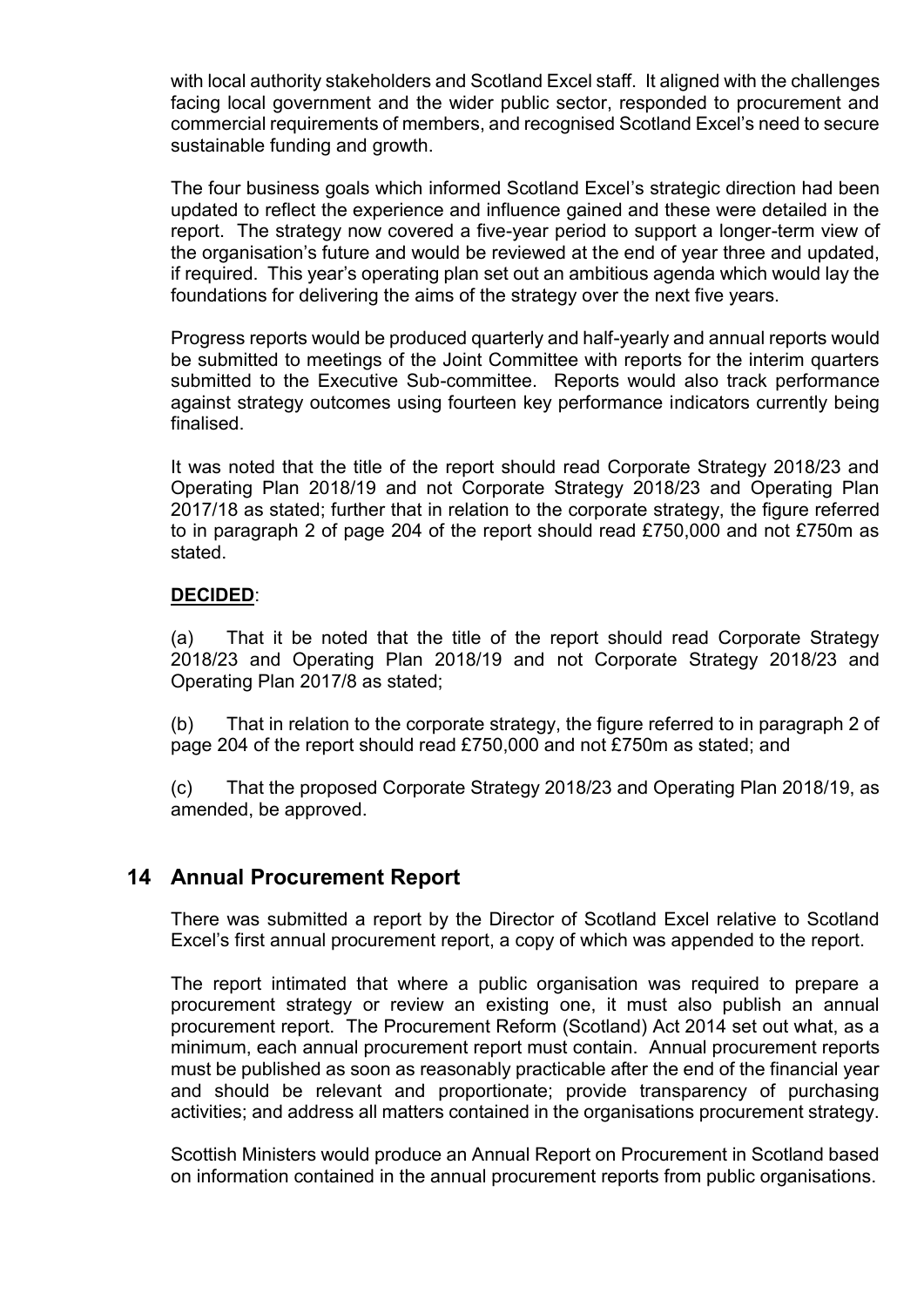**DECIDED**: That the content of the annual procurement report, as appended to the report, be noted and published on Scotland Excel's website.

### **Sederunt**

Provost Howatson left the meeting during discussion of the following item of business.

### **15 Community Benefits and Fair Work Practices Update**

There was submitted a report by the Director of Scotland Excel providing an update on the community benefits facilitated and delivered from the Scotland Excel portfolio of framework agreements for the period to 30 March 2018 together with an update on Fair Work Practices.

The report intimated that the requirement to include community benefits in the delivery of goods and services was an integral element within Scotland Excel frameworks. Community benefits were reviewed with suppliers at contract management review meetings and reported to local authority procurement managers at business review meetings. The system used to capture and record community benefits had been updated to address the requirements of the statutory guidance made under the Procurement Reform (Scotland) Act 2014 and to further support the drive to deliver sustainable procurement.

Table 1 to the report detailed a summary of the social value added across the portfolio since 2013. The appendix to the report detailed the community benefits by council for 2017/18.

In relation to Fair Work Practices, the report intimated that Scotland Excel commenced formal consideration within tenders in early 2015 and that the respective position on bidders' work practices had been outlined within contract approval reports submitted to the Executive Sub-committee. The report detailed the overall position across Scotland Excel's portfolio.

The next community benefits data collection, analysis and review cycle would be completed in line with management information processes to cover the period to the end of September 2018. The results would be reviewed with the supply base and where appropriate would be incorporated into supplier performance objectives.

**DECIDED**: That the report be noted and the measures proposed to monitor delivery of community benefits for the 2018/19 financial year be supported.

### **16 Organisation Information Report**

There was submitted a report by the Director of Scotland Excel relative to staff absence rates, special leave given to staff and hospitality granted by the organisation in 2017/18.

**DECIDED**: That the report be noted.